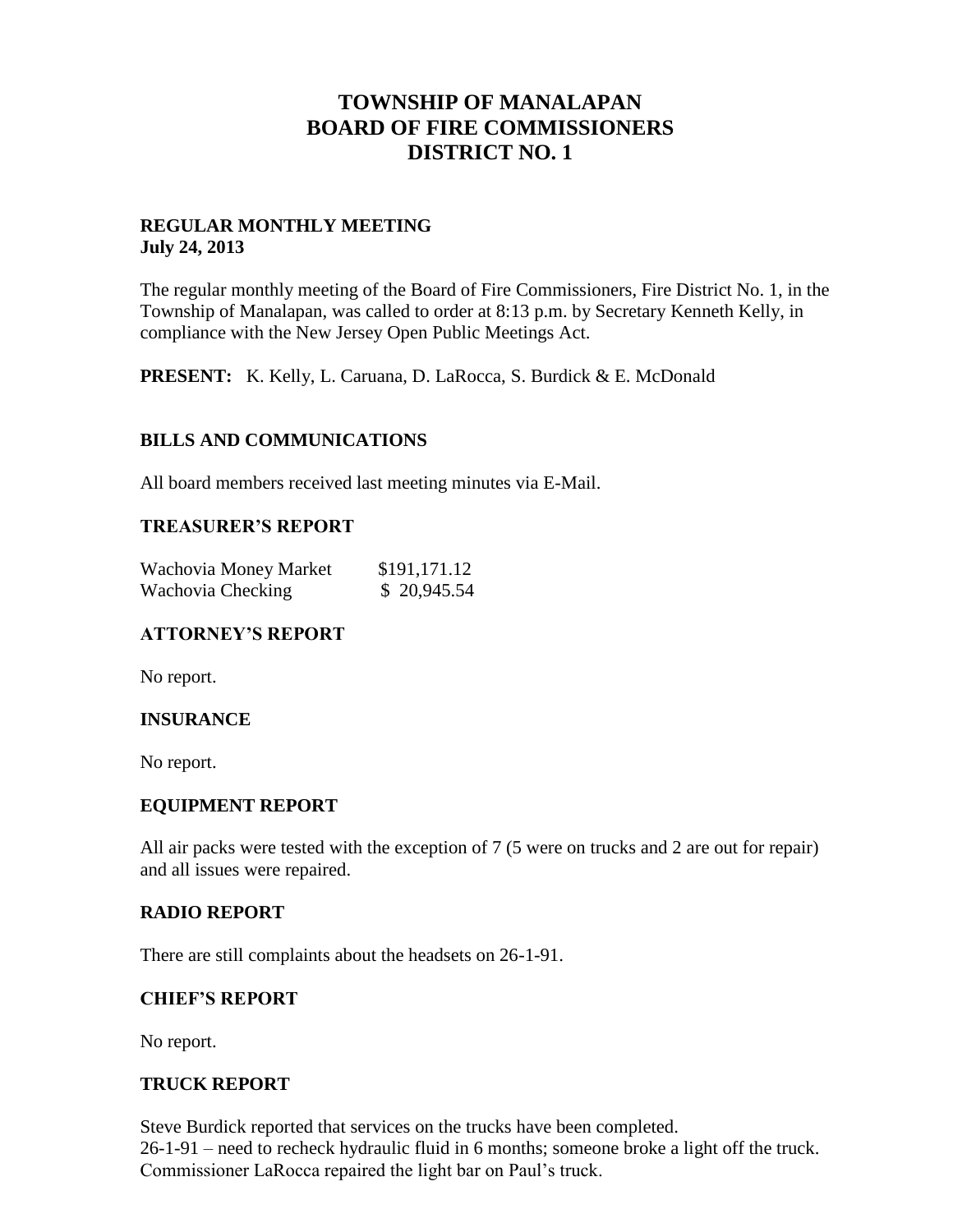## **ASSOCIATION REPORT**

Steve Burdick reported that the back building is pretty much done. Bay doors at the Main House have been repaired.

### **TRUSTEES' REPORT**

No report.

## **OLD BUSINESS**

See attached.

## **NEW BUSINESS**

Commissioner LaRocca made a motion to pay all vouchers; this was seconded by Commissioner Caruana. All voted aye.

Meeting opened to the public at 8:35 P.M.

A motion was made by Commissioner Kelly to adjourn; it was second by Commissioner LaRocca and all voted aye.

Meeting adjourned at 8:36 P.M.

 Respectfully submitted, Kenneth Kelly, Clerk